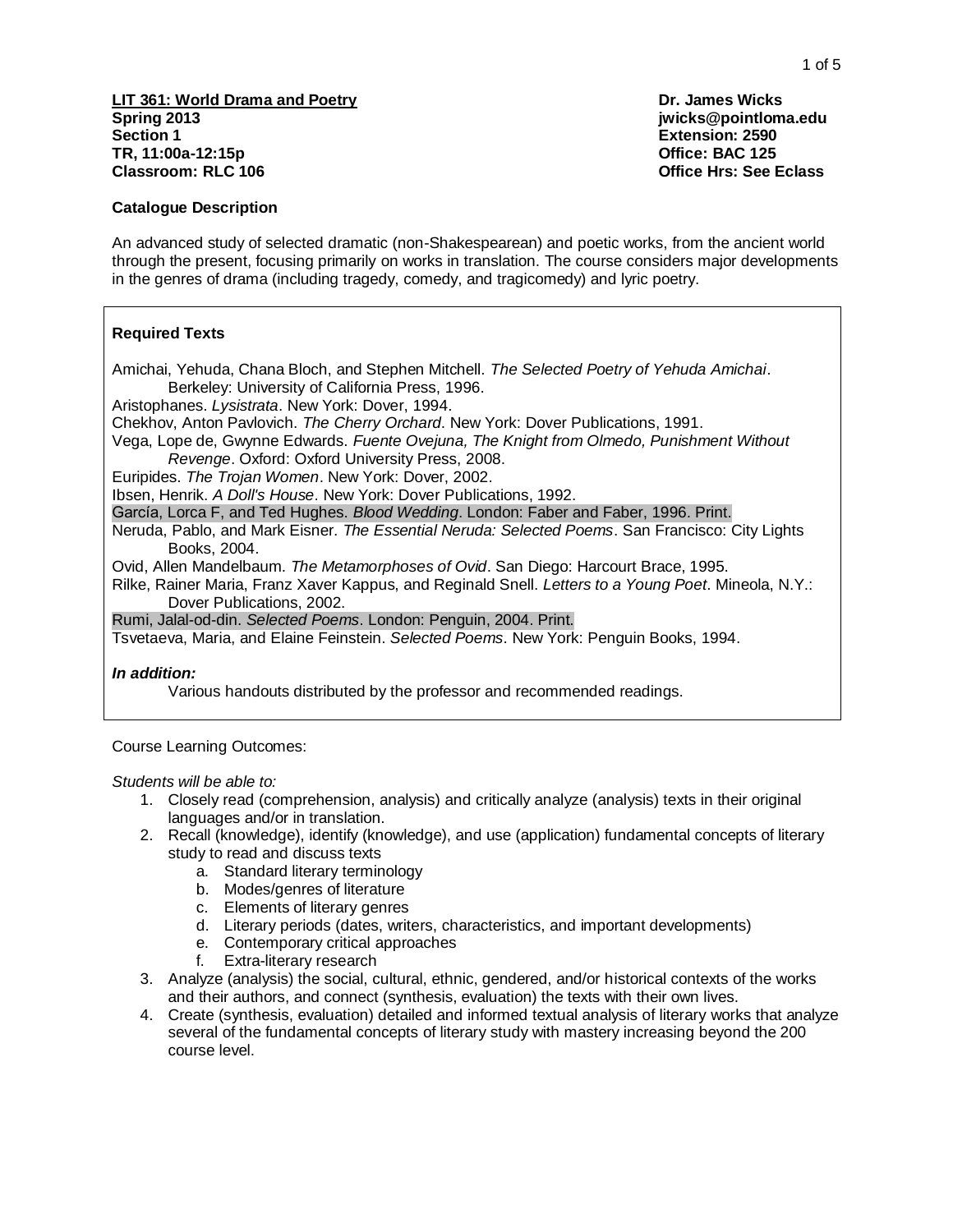## **Course Policies and Requirements**

**Attendance:** Attendance is required. Missing class for other than medical emergencies or excused absences will affect your grade, as per the University Catalog. Repeated tardiness or leaving class will also lower your grade.

**Class Preparation:** Assignments are completed prior to class. Some assignments will be discussed in class while others will be read individually but not discussed.

**Class Participation:** *Regular* contributions to class discussion are expected, including but not restricted to discussions of weekly readings, related experiential exercises, and open dialogue. I want everyone to feel compelled to share their thoughts on assigned texts. Enthusiastic and responsible participation in assigned projects (in-class and outside of class) is expected of all.

**Late Paper Policy:** Hand in your assignment in on time. Otherwise, a late submission will be penalized: 1st) by a 1/3 drop of a grade on the due date if submitted after the class has started, 2nd) by a letter grade if submitted after class on the due date or delivered outside of class on the due date, and 3rd) by an additional letter grade for each day late following the assignment due date. Unless pre-arranged, assignments more than a week late will not be graded. No "make-ups" to in-class work will be accepted unless there is an emergency, illness, or excused absence.

**E-Mail:** Please use e-mail for simple, logistical questions or clarifications. Write: "LIT 448" in the subject line. Allow 1 business day for a reply.

**Cell phones:** Cell phones must be turned off during class.

**Public Discourse:** Much of the work we will do in this class is cooperative, by nature of the class discussions and general feedback given to written work and/projects; thus you should think of all your writing and speaking for and in class as public, not private, discourse. By continuing in this class, you acknowledge that your work will be viewed by others in the class.

**Inclusive Language:** *Because the Literature, Journalism, and Modern Language department recognizes the power of language, all public language used in this course, including written and spoken discourse,*  will be inclusive. This standard is outlined by all major academic style guides, including MLA, APA, and *Chicago, and is the norm in university-level work.* These academic style guides provide background information and good examples of how to maintain non-sexist language use in your writing.

# **Academic Accommodations and Academic Honesty/ Policy on Plagiarism**

[http://catalog.pointloma.edu/content.php?catoid=8&navoid=864%23Academic\\_Honesty](http://catalog.pointloma.edu/content.php?catoid=8&navoid=864%23Academic_Honesty)

**Final Examination:** *The published time for the final examination is one of the considerations when enrolling for a course. Students are expected to arrange their personal affairs to fit the examination schedule.*

# **Grading**

- 10% Class Discussion, Participation, and Assignments
- 10% Performance Responses
- 20% Weekly minimum 1.5 pg. Journal Entry
	- (all journal entries are required, *top 11 of 12 count for grade*) 1 page reader-response paper .5 page rhetorical précise
	-
- 10% Midterm Exam
- 20% Drama Theme Analysis Essay
- 20% Comparative Poetry Essay 10% Final Exam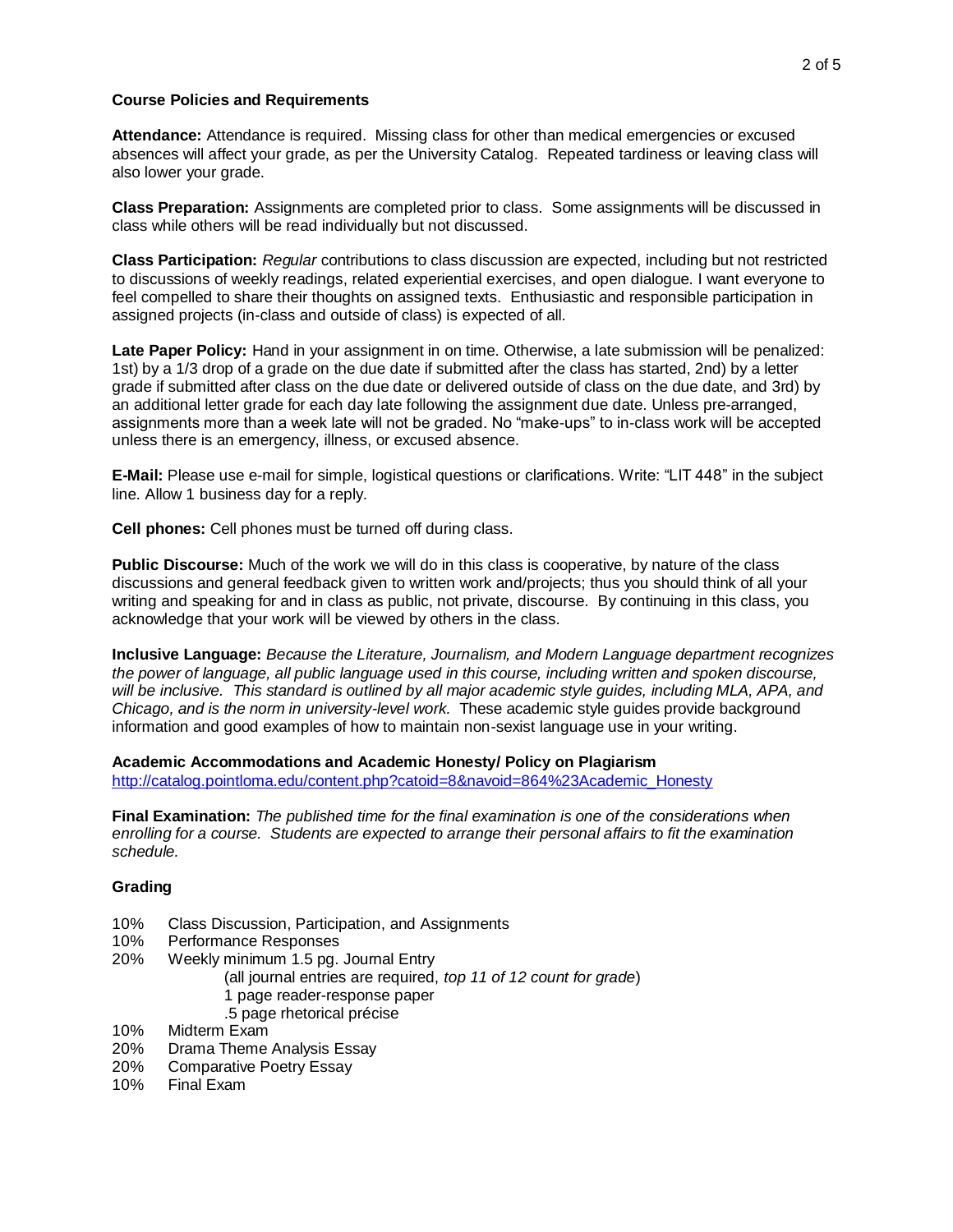#### **Grading Scale**

| 94-100   | Α  |
|----------|----|
| 90-93    | А- |
| 88-89    | B+ |
| 84-87    | в  |
| 80-83    | в- |
| 78-79    | C+ |
| 74-77    | C  |
| 70-73    | C- |
| 60-69    | D  |
| $0 - 59$ | F  |

#### **Assignment Descriptions**

**Paper Format**: Papers must be written in MLA Style. Papers must be stapled, typed and double-spaced. Submit assignments in black ink on 8.5"x11" white paper. Use a non-decorative 12-point font, such as Times New Roman, and use 1" margins. Do not include title pages. Include page numbers. Use the MLA website or a current MLA style guide for style, grammar, format and citation questions.

#### **Two (2) Performance Responses**

**Objective:** Attend two performances, one (1) drama and one (1) poetry reading, and then write a personal response.

*Form:* 1.5 page reflection written in clear, concise prose.

#### **Weekly Journal Entry**

#### *Objective:*

**Journal Entries 1-6:** Type a 1 page reader-response to the assigned class reading. You may briefly summarize important details in the text, but more importantly offer your critical assessment of key themes and/or contribute questions that might facilitate class discussion. Next, write a  $\frac{1}{2}$ page rhetorical precise on an academic article written about the assigned class reading.

**Journal Entries 7-12**: Type a 1.5 page response to this question: What is the definition/ purpose of poetry according to the assigned author? Cite relevant examples from poems to support your point of view.

*Form and Additional Information:* 1.5 pages total. Be prepared to read your class discussion paper in class. Hand in all journal entries to the professor during the midterm and final exam.

#### **Drama Theme Analysis Essay**

*Objective:* Write an academic argument *on one narrowly defined topic* based on your assessment of the concept of social justice as applied to one of the drama readings.

*Form:* 3-4 polished pages. MLA format, include Works cited page. Outside sources optional; if included, demonstrate how the outside readings are interrelated with your discussion.

#### **Comparative Poetry Essay**

*Objective:* Write a *comparative* academic argument *on one narrowly defined thesis* based on your assessment of the concept of structure of feeling.

*Form:* 3-4 polished pages. Outside sources and works cited page optional.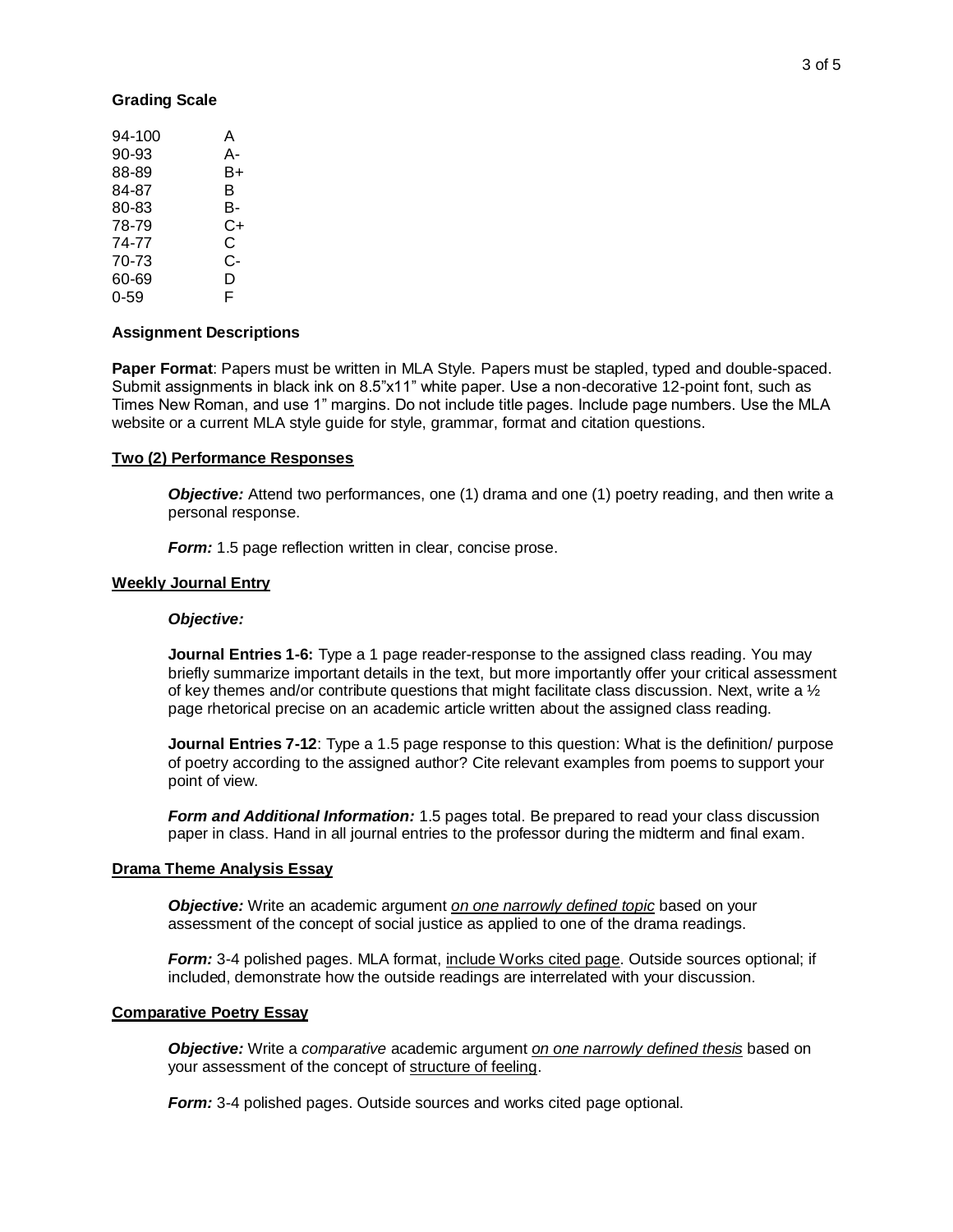# **Midterm Examination: Film Adaptation**

**Objective:** Produce a \_\_\_ minute (TBD based on course enrollment; once determined, length strictly enforced) short film of an approved selection of the course drama readings. *Requirement for grade*: film adaptation proposal.

*Form:* Digital file (including images taken from a stationary camera, noise, text, music, and dialogue) delivered to the professor.

# **Final Examination: Poetry Performance**

**Objective:** Present poetry in a \_\_\_ minute (TBD based on course enrollment; once determined, length strictly enforced) format of student's choice. Must include the presentation of a memorized poem/s of at least 15 lines selected from our class readings.

**Form:** To be determined by students of the class.

# **Evaluation of Papers**

The following questions will be considered when papers are evaluated and graded. All questions may not be relevant to each assignment.

- Does the paper respond to the various parts of the prompt?
- Does the paper make an argument?
- Is the claim clear and plausible? Is it stated and contextualized effectively?
- Is there sufficient and relevant evidence to ground the claim?
- Does the paper effectively select and use material from the course readings to support and validate the analysis? Does it summarize, paraphrase, and quote effectively?
- Does the paper use all relevant details from the readings both to support the claim and to provide a context for the case being made? Does it ignore material that should be taken into account?
- Does the paper demonstrate an awareness of how the argument being proposed fits into the larger set of claims made about the topic in our course readings?
- Does the paper work through the complexities of the material (as opposed to oversimplifying or overgeneralizing)?
- Is the paper well organized?
- Does it cite material from the sources using MLA documentation style?
- Are there sentence structure problems or grammatical errors that interfere with the meaning?